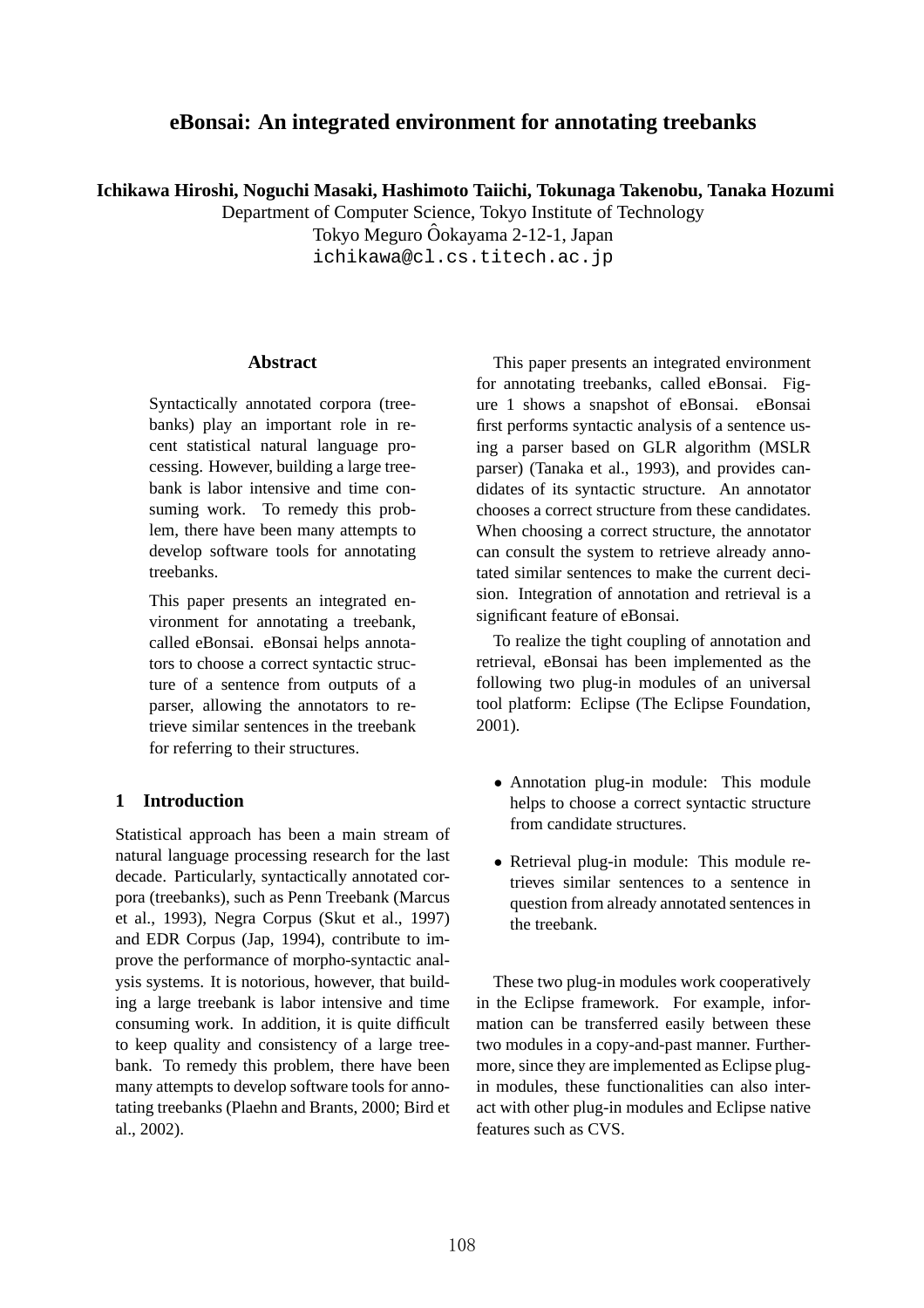

Figure 1: A snapshot of eBonsai



Figure 2: A workflow of annotation using eBonsai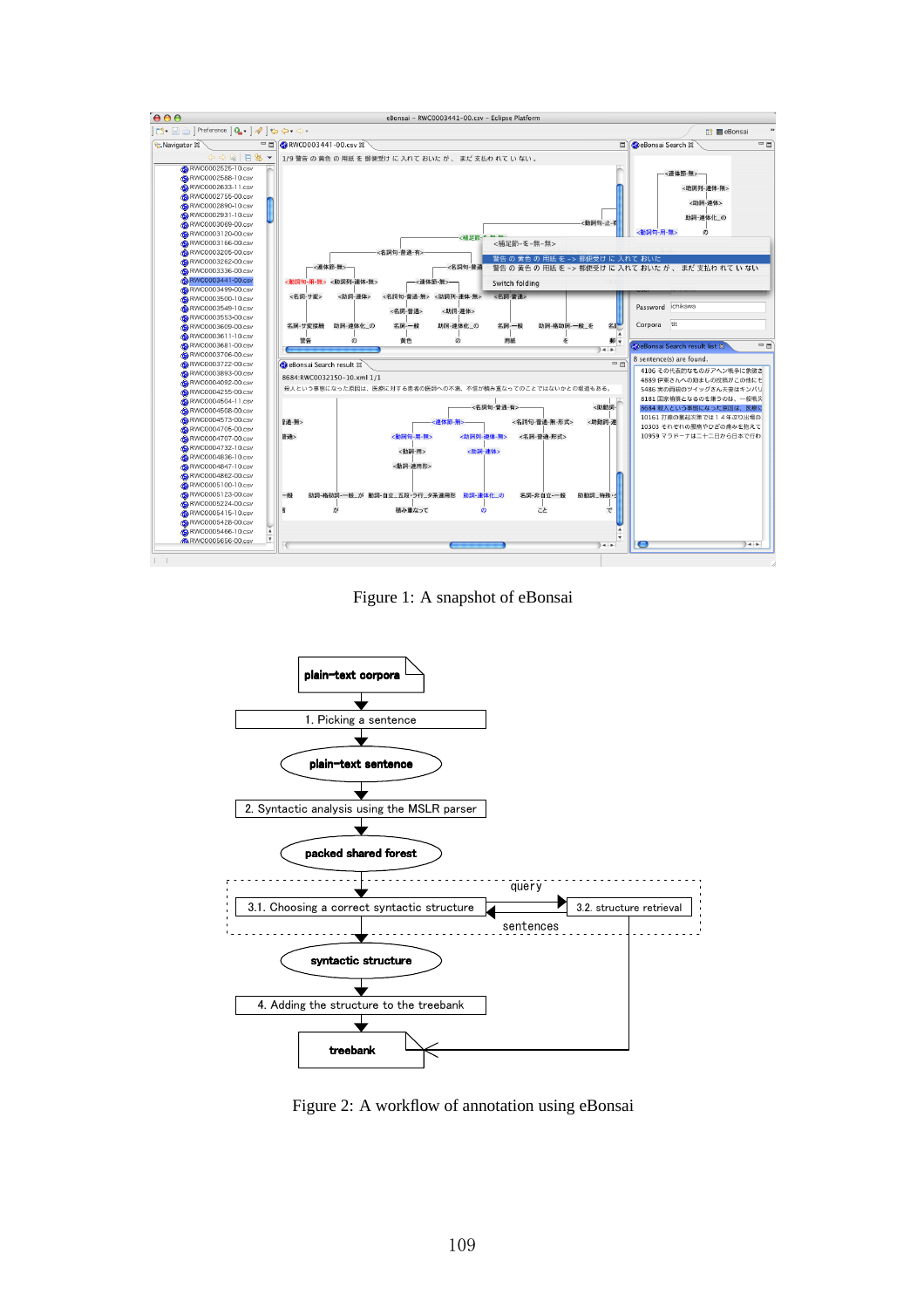### **2 Annotating treebanks**

Figure 2 shows a workflow of annotating a treebank using eBonsai.

- 1. An annotator picks a sentence to annotate from plain-text corpora.
- 2. The MSLR parser (Tanaka et al., 1993) performs syntactic analysis of the sentence.
- 3. The annotator chooses a correct syntactic structure from the output of the parser. If necessary, retrieval of structures in the treebank is available in this step.
- 4. The annotator adds the chosen syntactic structure to the treebank.

The coverage of Japanese grammar used in the MSLR parser is fairly wide. The number of grammar rules of the current system is almost 3,000. That means we have a lot of outputs as a result of syntactic analysis in step 2. These structures are represented in terms of a special data structure called packed shared forest (PSF) (Tomita, 1986). The main role of eBonsai is supporting annotators to choose a correct one from a lot of candidate structures in step 3.

## **3 Annotation plug-in module**

#### **3.1 Overview**

The annotation plug-in module helps to choose a correct syntactic structure from a set of structures represented by a packed shared forest which is an output of the MSLR parser.

Since there are generally so many syntactic structures given by the parser, it is impractical to find a correct one by checking all of them. The annotation plug-in module shows a single structure at a time as shown in figure 1, and asks annotators to specify a constraint. The system reflects the constraint immediately by filtering out the structures violating it. This process is repeated until a single correct structure is identified. The constraints which can be specified by annotators are following two:

- 1. Annotators can specify a destination constituent of a dependent constituent.
- 2. Annotators can specify a correct label of a node.

This plug-in module is a reimplementation of an annotation tools developed by Okazaki (Okazaki et al., 2001) in an Eclipse framework.

### **3.2 Example of annotation**

Take the following Japanese sentence for an example to explain the usage of the annotation plugin module.

(yellow paper for warning-ACC) (mailbox-DAT) (put, but) (not being paid yet). *(I put a yellow paper for warning in the mailbox, but it is not paid yet.)*

- 1. An annotator double-clicks a PSF file name in Eclipse "Navigator" (a left window) to pick up a sentence to annotate.
- 2. A new window opens and one of the structures is shown in terms of a syntactic tree (a right window).



This window is called "Annotation editor". The notation "1/9" in the left-top part of the window indicates that the presented structure is the first one out of nine.

- 3. A red node (e.g. "*<* 動詞句- *>*" (verb phrase)) indicates that this node has other possible label names.
- 4. Clicking a right button on the red node makes a list of possible label names pop up as shown below.

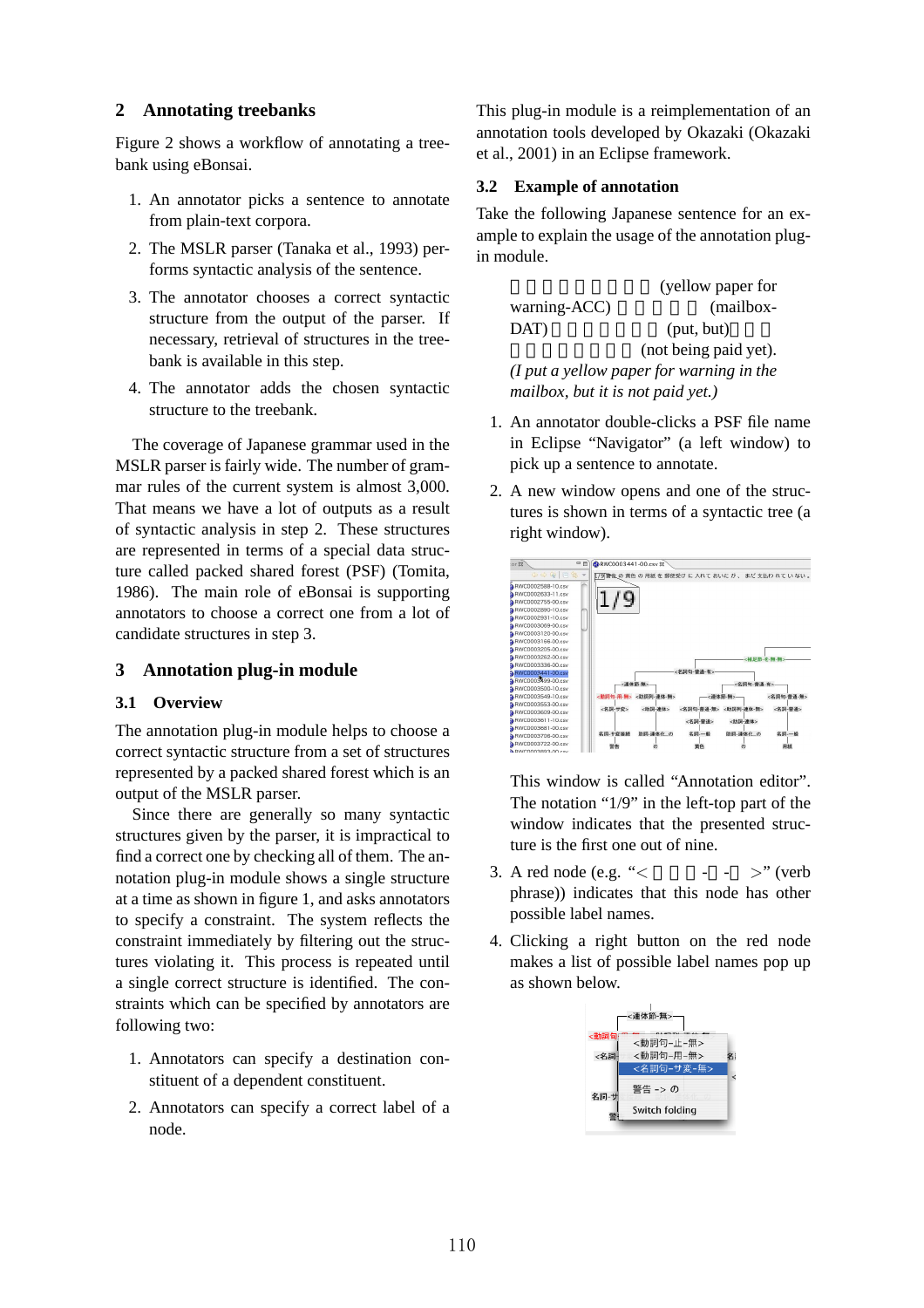- 5. Annotators can choose a correct label name of the node in the list. In this case, label "*<* - ><sup>"</sup> will be selected.
- 6. Then label "<  $\cdot$   $\cdot$   $\cdot$   $\cdot$  (verb) phrase) changes to " $\lt$  -  $\lt$   $\gt$ " (noun phrase) in the tree and its color becomes black at the same time. Black label names indicate that there is no other possible label for this node.



Now, the number of structures shown in the left-top part of Annotation editor decreases to 3.

- 7. A green node (e.g.  $\le$ *>*") indicates the constituent governed by that node can depend on more than one constituent.
- 8. Clicking a right button on node "< - - *>*" makes a list of destinations of dependency pop up as shown below.



9. Annotators can choose a correct destination in the list. In this case, "

(put (a yellow paper) in the mailbox)" will be selected.

10. At this moment, all nodes have turned into black and the number of structure becomes 1. That means the annotation of this sentence has been finished.





Figure 3: A popup menu of Annotation editor

## **3.3 Other features**

The following features are also implemented.

- *•* Unlimitedly repeatable Undo/Redo. It is possible to undo/redo after saving results by using the popup menu. (figure 3).
- Viewing other structures. Items [Previous] tree] and [Next tree] in the popup menu shows different structures.
- *•* Folding constituents. Clicking a right button on a node and selecting item [Switch folding] makes the structure under the node folded. Selecting the same item again unfolds the structure.
- Copying a part of a structure to the retrieval plug-in module. Item [Copy to search] in the popup menu copies a selected structure to the query input window. This feature will be described in detail in the later section.

# **4 Retrieval plug-in module**

#### **4.1 Overview**

During the course of annotation, annotators usually put constraints to narrow down to a correct structure considering the meaning of a sentence. However, there are cases in which it is difficult to pin down a correct one by referring to only that sentence. Annotators can consult the system to retrieve the similar structure of sentences in the treebank. The retrieval plug-in module provides annotators such functionality. The retrieval plugin module receives a syntactic structure as a query and provides a list of sentences which include the given structure.

The retrieval plug-in module has been realized with the method proposed by Yoshida (Yoshida et al., 2004). The method is based on Yoshikawa's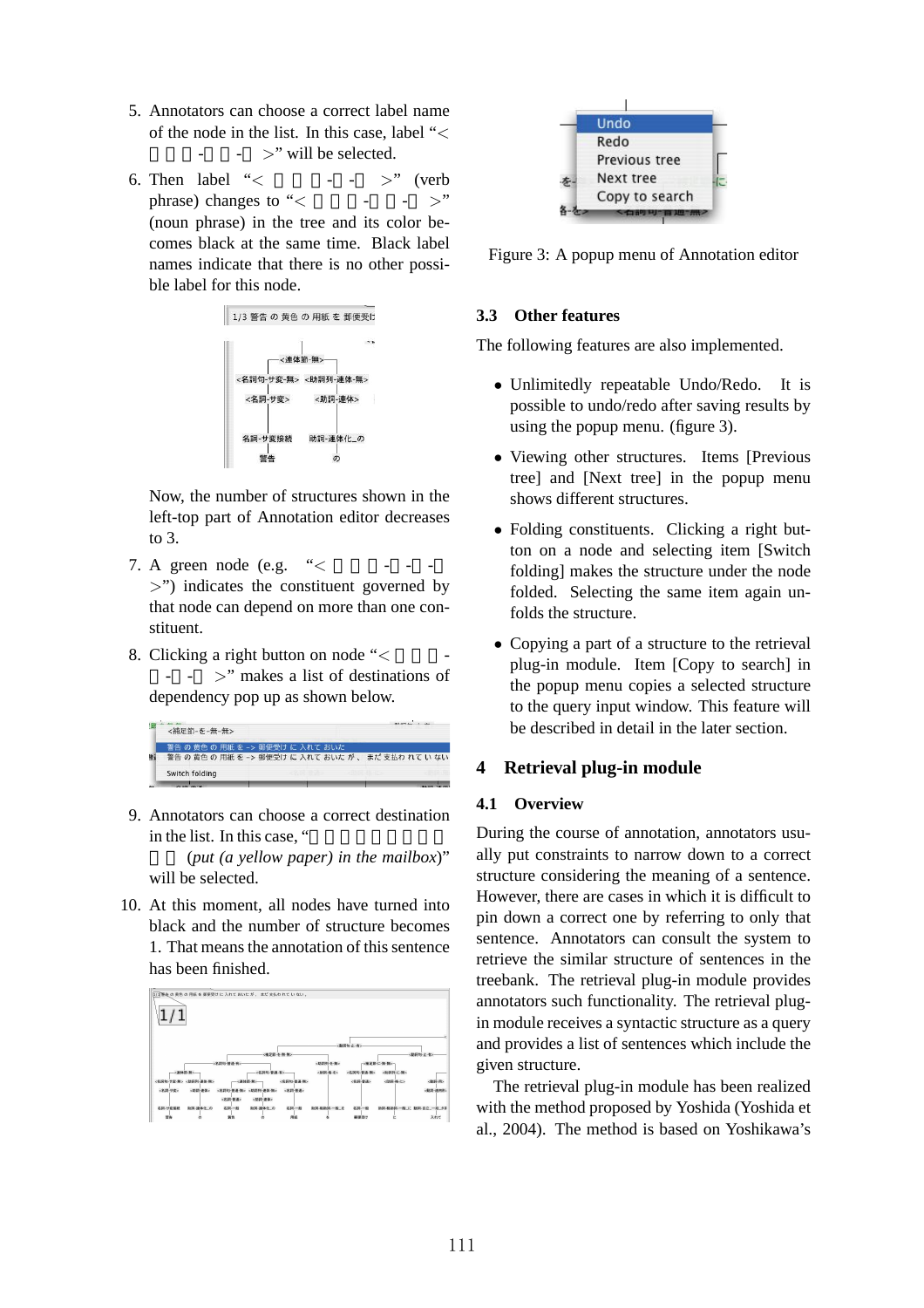method (Yoshikawa et al., 2001) which was originally proposed for handling XML documents effectively by using relational database (RDB) systems. Yoshida adopted Yoshikawa's method to deal with syntactic structures in the database. Since an XML document can be represented as a tree, Yoshikawa's method is also applicable to deal with syntactic structures.



Figure 4: An input query for retrieval

An input query is given as a tree as shown in Figure 4. The structure is then translated into a SQL query and the retrieval is performed.

A query involving a large number of nodes generates a longer SQL query, thus degrades retrieval speed significantly. Yoshida proposed to decompose an input query into a set of subtrees, and to translate each subtree into a SQL query.

### **4.2 Example of structure retrieval**

- 1. An annotator puts a query tree in the query input window (upper-left window of Figure 5). The query can be modified by the following way.
	- A node label can be changed by clicking a left button on the node and putting a new label in the input area. A label can contain a wild card character "%".
	- A child node can be added by clicking a right button on a node and selecting menu item [Add child].
- 2. Clicking a right button in the query input window and selecting a menu item starts retrieval. There are four types of search.
	- Menu item [Search] retrieves sentences containing a structure which is exactly the same as the query.
	- Menu item [Partial search] retrieves sentences with less rigid condition than item [Search]. It allows some child nodes missing from the query.



Figure 5: An example of structure retrieval

- Menu item [Narrow search] searches in the previously retrieved sentences instead of in the entire treebank.
- Menu item [Partial narrow search] is the combination of [Partial search] and [Narrow search].
- 3. Retrieval results are shown in the retrieval result list window (a left-bottom window in Figure 5).
- 4. Clicking a sentence in the list shows the detailed structure of the sentence in the detail window (a right window of Figure 5). A part of the structure matching with the query is colored with blue.
- 5. If there is more than one substructure matching with the query in a sentence, the system shows the total number of matching parts, and the identifier of the currently colored part by number. Menu items [Previous match] and [Next match] allows annotators to move the other matching parts.

## **5 Interplay between annotation and retrieval**

Since both the annotation plug-in module and the retrieval plug-in module are implemented as